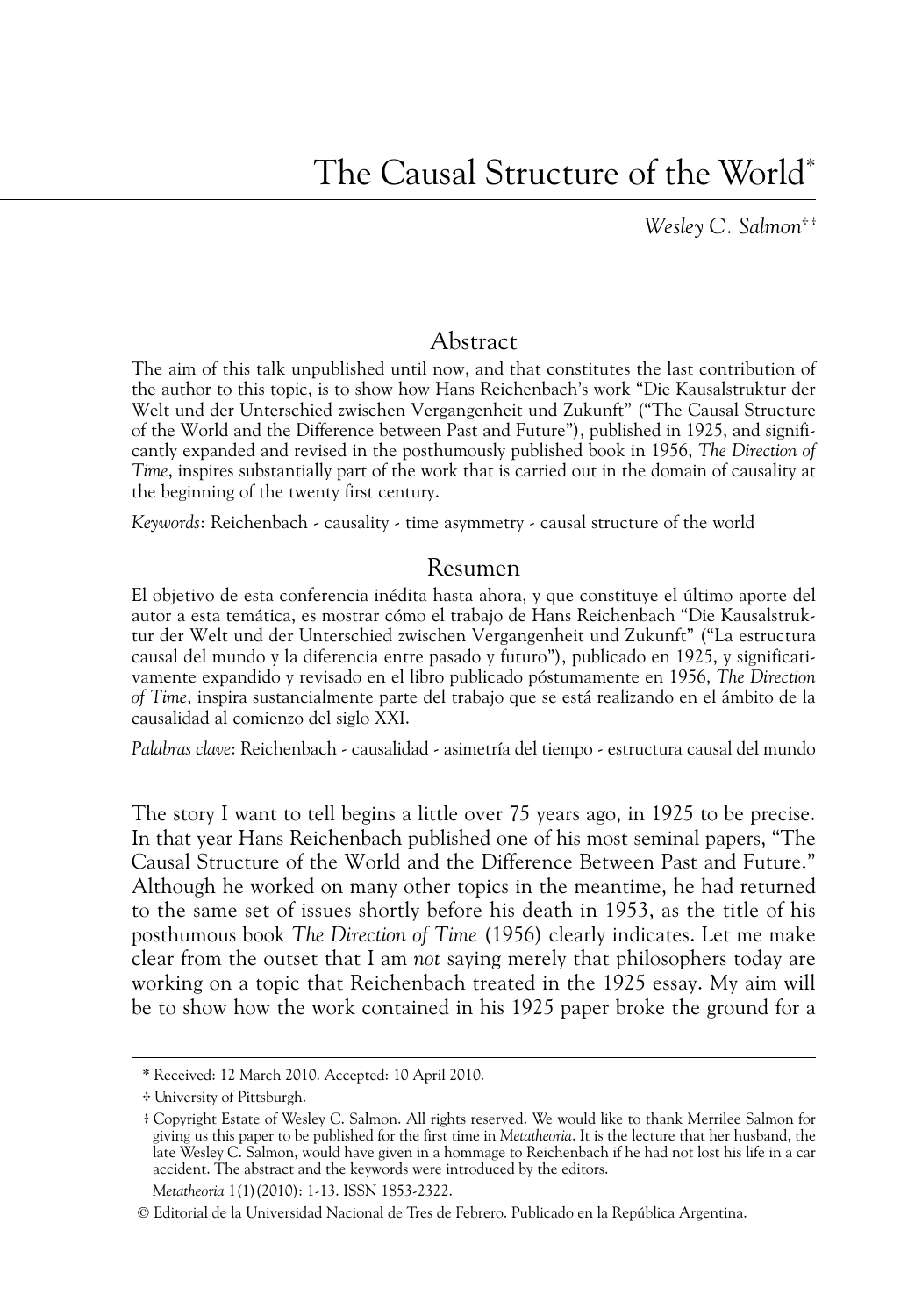development that flourishes today. I intend to show how the work published in 1925–significantly expanded and revised in the 1956 book–substantially informs work being done at the turn of the 21st century. Moreover, it is likely to continue doing so for a long time to come.

Reichenbach's main concern in 1925 centered on causal determinism–the thesis, famously articulated by Laplace, that throughout the history of the universe what happens in the future is rigidly determined by what has happened in the past. He articulates his conception in terms of a fictitious super-intelligence that could infer the entire past history and future development of the world in every detail from a complete knowledge of the laws of nature and a complete description of its state at any one time.<sup>1</sup> Reichenbach believed that the obvious asymmetry of time–the difference between past and future–could not be captured in this sort of deterministic framework. He maintained that, at any given moment, the past is completely determined and the future is at least partly undetermined. He claimed that this distinction could be drawn in terms of certain probabilistic structures, and this led him to formulate a theory of probabilistic causality. "[T]he causal structure of the universe can be comprehended with the help of the concept of *probable determination* alone." ([1925]1978, p. 83, italics in original.) No principle of complete causal determination is required even by classical physics. Notice that Reichenbach's paper precedes by two years the publication of Heisenberg's indeterminacy principle. Reichenbach was not the only indeterminist at the time, but, to the best of my knowledge, he was the first to attempt to define a concept of probabilistic causality–a concept many still hold to be unintelligible. At the same time, it is a topic to which a great deal of current research is devoted.

Let's look at a simple everyday example of a type that plays a prime role in both the 1925 paper and the 1956 book. Although he handled it quite differently in these two works, it is the key to the direction of time in both places. In the book it is called the *conjunctive fork* and it lies at the heart of his *principle of the common cause.* Suppose two people, going out together for a walk in the woods, come upon some mushrooms, which they pick, take home, and eat. That night they both suffer severe gastrointestinal distress. Let's be explicit about the probabilistic character of this example. There's a small probability that, on any given night, either of them might fall victim to some such ailment. Since there are more than a thousand nights in three years, a probability value of 1/1000 does not seem unrealistically small. Moreover, there's an extremely small probability that the two of them would suffer the same sort of illness on the same night just by chance. If the two events were genuinely independent, that probability would be one in a million. (Note that the malady I've chosen is not contagious.) When such an improbable coincidence occurs, we look for a common cause. The mushrooms are prominent among the 'usual suspects.'

<sup>&</sup>lt;sup>1</sup>His demon would, of course, be a super-mathematician.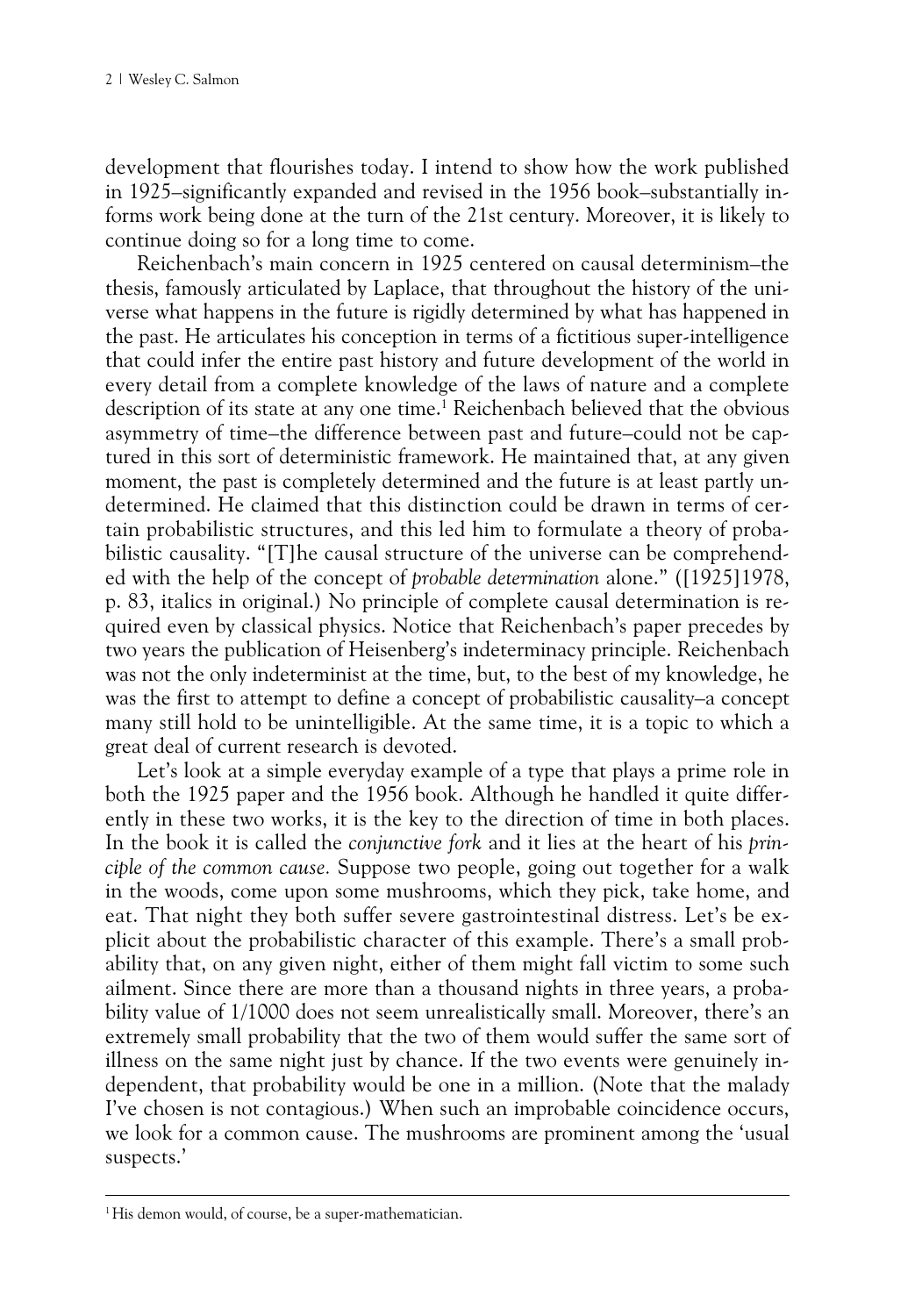As a matter of fact, many so-called 'poisonous' mushrooms do not affect everyone adversely, so there is a probability that someone who eats such a mushroom will not become sick. But given the circumstances and the associated probabilities, we blame the two sickenings on a common cause–the mushrooms–not on a rare (one in a million, or as the British say, a thousand thousand) coincidence.

Improbable coincidences do, of course, happen just by chance. A number of years ago, I cited a particular example. Over a period of many years, I had had only two flat tires on my car.<sup>2</sup> One occurred when I went to the airport in Tucson to pick up a visiting speaker, namely, David Kaplan. The other occurred in Pittsburgh when I was taking a visiting speaker to the airport–you guessed it: David Kaplan. I've not had another since. Ian Fleming's famous spy chaser James Bond remarked, "Once is happenstance, twice is coincidence, and thrice is enemy action." I'll be extremely suspicious if I get a flat *this* weekend.

Getting back to the mushrooms, let *A* stand for the sickening of one person, *B* for the sickening of the other person, and *C* for eating the mushrooms. We have the following probability relations:

| $P(A.B   C) = P(A   C).P(B   C)$<br>$P(A.B   \neg C) = P(A   \neg C) \cdot P(B   \neg C)$<br>$P(A C) > P(A \neg C)$<br>$P(B C) > P(B \neg C)$ | (1)<br>(2)<br>(3)<br>(4) |
|-----------------------------------------------------------------------------------------------------------------------------------------------|--------------------------|
|-----------------------------------------------------------------------------------------------------------------------------------------------|--------------------------|

These four relations define a conjunctive fork; they entail (but not obviously)

$$
P(A.B) > P(A).P(B) \tag{5}
$$

$$
(5)
$$

Note that in the example of mushroom poisoning, none of these probabilities takes an extreme value of 0 or 1.

Regarding the direction of time and the difference between past and future, Reichenbach held that conjunctive forks are open only to the future, not to the past. Common causes can explain coincidences. The probabilistic dependency between *A* and *B* is absorbed by the common cause, in the sense that, as equations (1) and (2) show, *A* and *B* are conditionally independent, given *C*. Common effects cannot explain coincidences. Consider a dice shooter in a fair game (not craps) in which a double 6 is the winning result. The fact that a win will produce money needed to pay for his mother's life-saving operation *E* has no effect on the probability of shooting that combination. As Reichenbach puts it in 1925, "[i]t is only the common *cause,* not the common *effect,* that produces a probability relation between simultaneous events" (p. 97).

To the best of my knowledge, Reichenbach never said that, in every triple of events *A, B, C* satisfying (1)-(4), *C* is a common cause of *A* and *B.* An example given by Ellis Crasnow<sup>3</sup> shows that such a claim would be untenable. It goes

<sup>&</sup>lt;sup>2</sup> The time span now covers several decades.

<sup>&</sup>lt;sup>3</sup> Crasnow was a student of Bas van Fraassen at the University of Southern California in the early 1980s.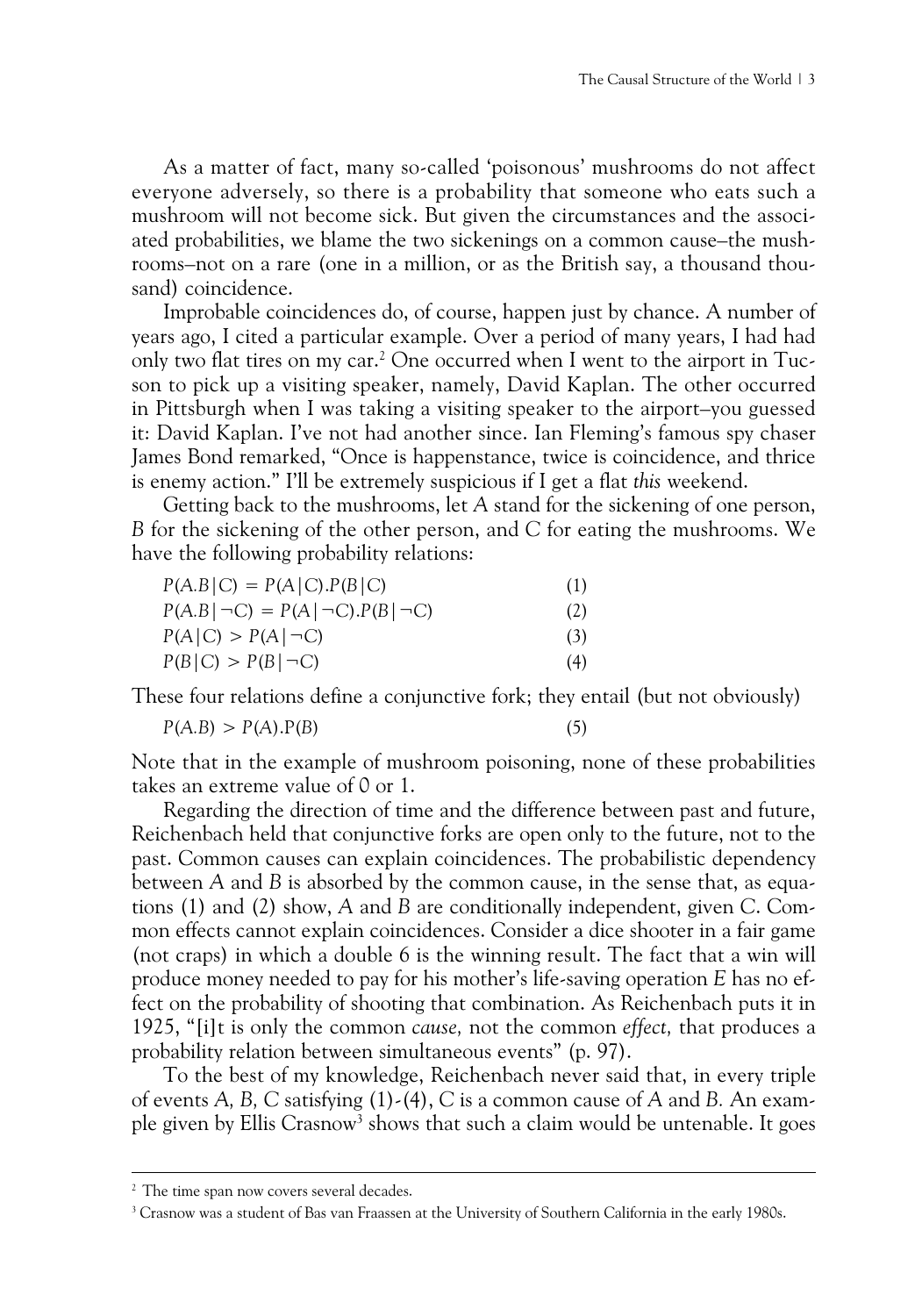like this. A certain business executive usually arrives at her office at about 9:00 a.m., makes a cup of coffee, and settles down to read the morning paper. On some occasions, however, she arrives promptly at 8:00 a.m., and on these very same mornings, her secretary has arrived somewhat earlier and prepared a fresh pot of coffee. Almost invariably, on these mornings she is met at her office by an associate who normally works at a different location. Let *A* stand for the fact that the coffee is already made and *B* for the arrival of the associate. As it happens, on the days when the coffee is ready and the associate arrives, she takes the 7:00 a.m. bus (*C*), whereas usually she takes the 8:00 o'clock bus. Although *A, B,* and *C* form a conjunctive fork, taking the earlier bus is not the common cause of the coincidence. There is a common cause, of course, an appointment made by phone on the previous day. The question is how to distinguish those conjunctive forks that characterize common causes from those that don't.

The way I have just characterized the conjunctive fork comes from *The Direction of Time.* Reichenbach's treatment of the same sort of causal structure in the 1925 article is quite different.4 The earlier treatment doesn't involve numerical values of probabilities in any way. The conjunctive fork is defined *topologically* rather than *metrically.*<sup>5</sup> In this treatment, Reichenbach says that probability relations among *A, B,* and *C* exist pairwise in both directions, i.e., from *A* to *B* and from *B* to *A* (though the values of these two probabilities are not, in general, equal), and so on for the remaining pairs. In the fork that points toward the future–e.g., the dice game mentioned above, where *A* and *B,* are the results of the toss–, probability relations between *A* and *E* and between *B* and *E*  exist, but no probability relation exists between *A* and *B.* This is the fundamental difference between the past and the future according to the 1925 article.

The obvious question at this point is how to decide whether a probability relation exists between two classes of events. According to Reichenbach's official definition of probability, a probability is a limiting frequency of the occurrence of a member of one class given the occurrence of a member of the other. In the 1925 article, however, the existence or nonexistence of a probability is actually decided on the basis of the existence or nonexistence of a *causal chain* (pp. 96-97).

Although Reichenbach says almost nothing about causal chains in this article,6 he did provide a detailed answer in his 1928 book, *The Philosophy of Space and Time.* In his discussion of simultaneity, he equates the notion of a causal chain to the concept of a *signal,* which he defines in terms of *mark transmission* ([1928]1958, p. 138). In this context, mark transmission serves two purposes. First, it is used to define *causal direction,* distinguishing causes from effects; he

<sup>4</sup> In the 1925 essay, the conjunctive fork is called a "saddle fork."

<sup>5</sup> Even though metrical probability relations are treated later in the same essay, they don't enter the definition.

<sup>6</sup> The only hint he offers is to identify them with *inference chains* (p. 89). Though not very illuminating, this suggests a similarity to the *causal lines* Bertrand Russell introduced in *Human Knowledge: Its Scope and Limits* (1948).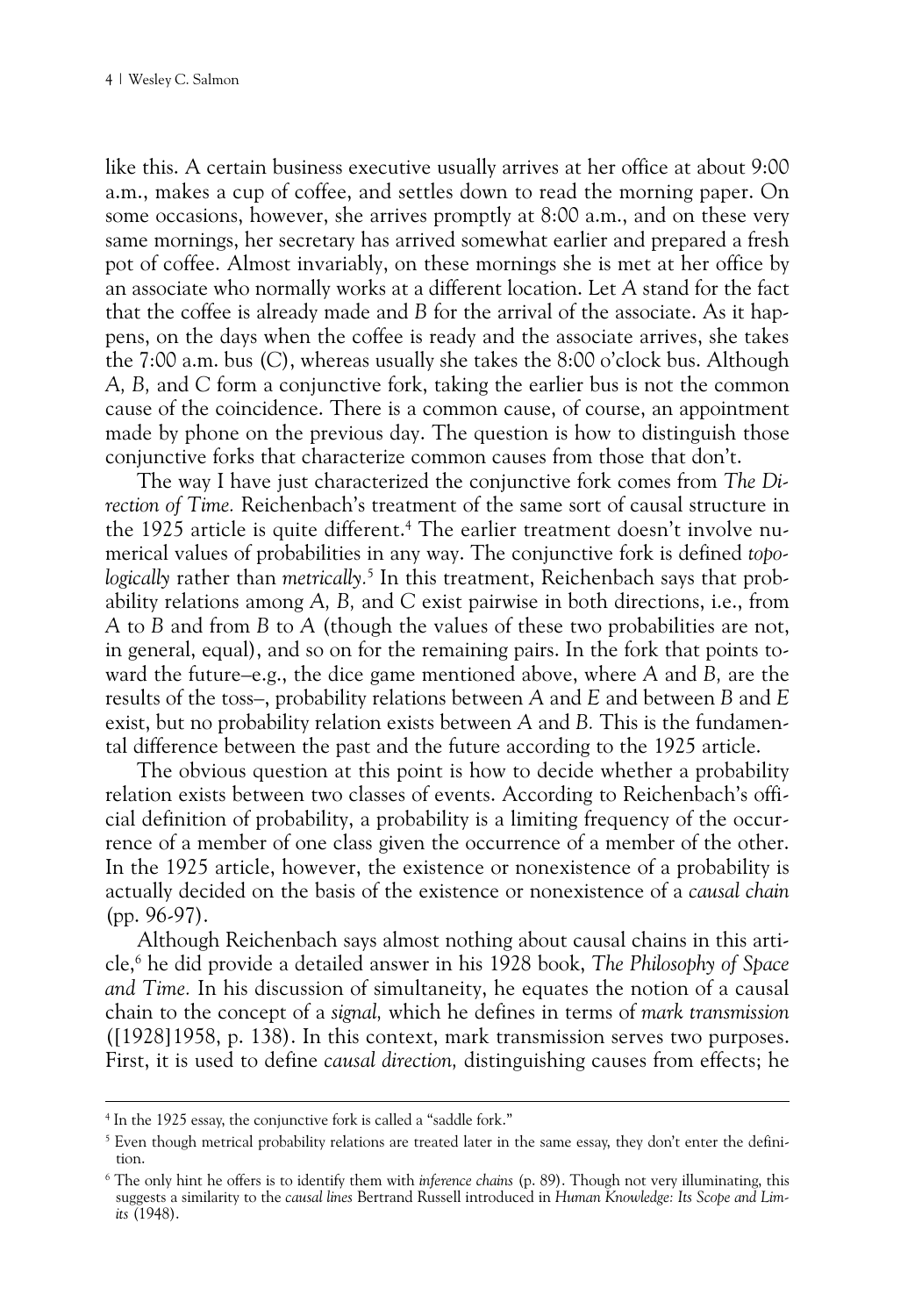had used the mark method in this way since the early 1920s.7 I believe that Adolf Grünbaum, in the early 1960s, successfully demonstrated the inadequacy of the mark method for this purpose (1963, pp. 180-188;  $2<sup>nd</sup>$  ed., 1973, same pagination). Second, it is used to distinguish signals from "unreal sequences" (pp. 147-149). One of Reichenbach's examples, which I have found especially helpful, involves a rotating beacon. Given a lighthouse that sends out beams of light in different directions as it rotates, we can mark any one of those beams by placing a red filter in its path. As the light passes through the filter, it becomes red and remains red from that point on. The mark is transmitted. The beacon also creates a moving spot of light on distant clouds or landscape. This spot cannot *transmit* a mark. You can make it red at any given point of its trajectory, but without additional interventions it will not continue to be red beyond the point of marking. As a graduate student at UCLA, I found this a vivid example, because at each opening of a new gas station or supermarket in LA, search lights were brought out in great numbers to call attention to the event. In *The Direction of Time,* Reichenbach adopted a process terminology, which is preferable to such terms as "causal chains" or "unreal sequences" because of the implication of discreteness of the latter terms. A process, as I see it, is a continuous entity. As John Venn wrote in 1866, "Substitute for the time honoured 'chain of causation,' so often introduced into discussions upon this subject, the phrase a 'rope of causation,' and see what a very different aspect the subject will wear" (1866, p. 320). I've used the terms "causal process" and "pseudo-process" to make Reichenbach's distinction between signals and unreal sequences.<sup>8</sup>

Let's return to Reichenbach's conjunctive forks. Chapter 4 of *The Direction of Time* is entitled "The Time Direction of Macrostatistics." Its aim is to show how it is possible to establish time direction without recourse to the microstatistical resources of thermodynamics, particularly entropy. Concepts such as conjunctive forks and causal *betweenness* are used. In the same chapter, Reichenbach introduces a second approach to the problem. It employs the mark method and causal processes as well as purely statistical relations among macro-entities. He limits marks to changes that are produced in irreversible interactions, for example, a red filter can change white light to red, but it cannot change red light to white (by supplying light of varying frequencies). He explicitly acknowledges that he is using the microstatistical concept of time direction that came from the preceding chapter. He claims that the two approaches are, as an empirical matter of fact, extensionally equivalent. He fails, however, to answer the question left over from the 1925 paper, namely, how to tell in which cases probability relations exist. In that paper, the question hinges on the existence or nonexistence of causal chains.

<sup>7</sup> See Reichenbach ([1924]1969, pp. 117-118).

<sup>&</sup>lt;sup>8</sup> Russell's concept of a causal line was deeply flawed because of his failure to distinguish causal processes from pseudo-processes. Many pseudo-processes would qualify as causal under Russell's characterization.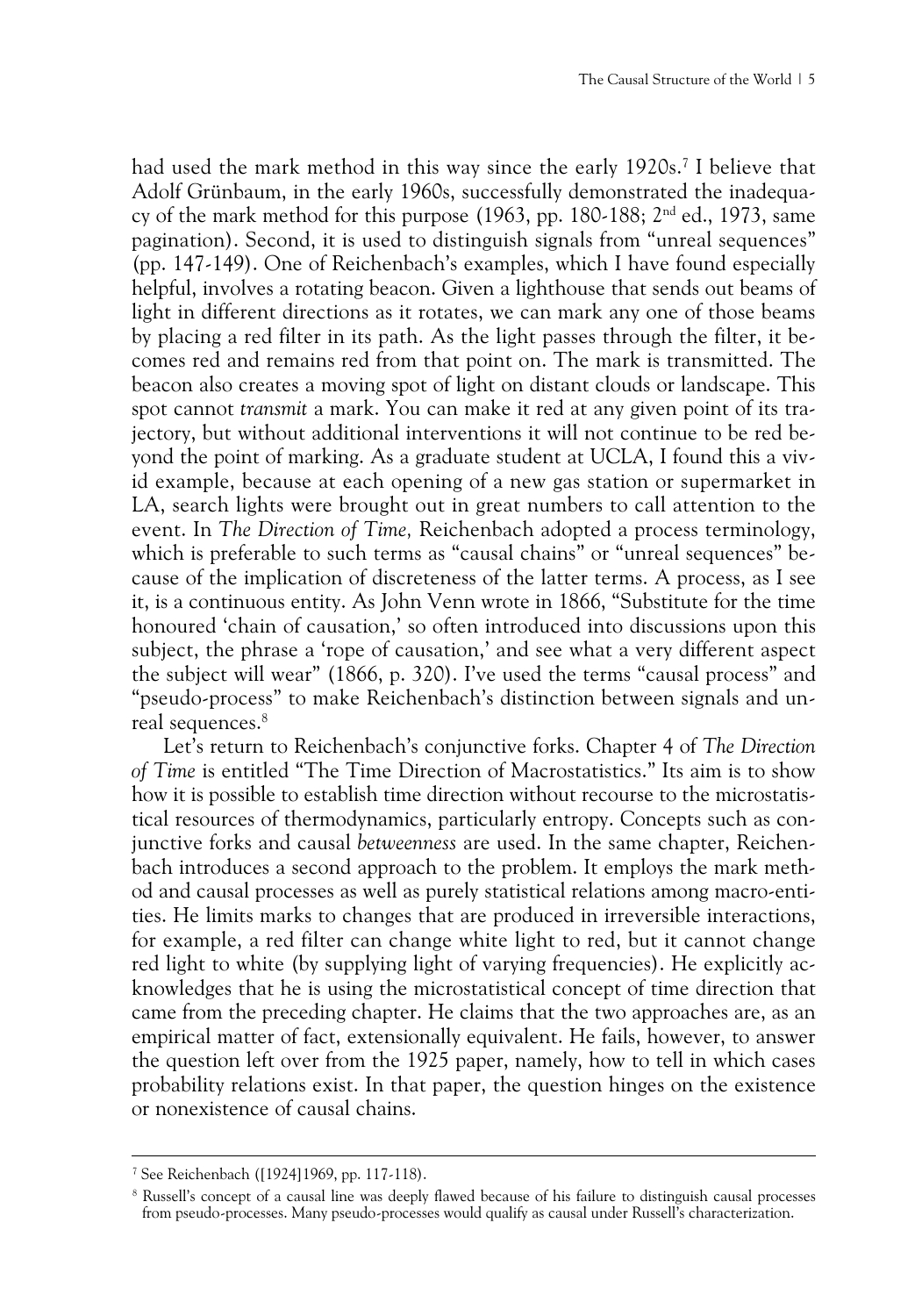Let's return to Crasnow's example. He presents us with two triplets of events that satisfy the statistical conditions for a conjunctive fork. One of them contains an actual common cause of the coincidence; the other does not. The difference is that, in the case of the appointment made by telephone, there are suitable causal processes connecting the coincidental events to the common cause, whereas, in the case of taking the 7:00 a.m. bus, no such causal connections exist. What happens is that the telephone appointment is the common cause of three distinct events, taking the 7:00 o'clock bus, meeting the colleague, and finding the awaiting coffee. It seems to me that causal processes can do the needed job without attributing time asymmetry to them. Basically, I believe, we can use symmetric causal processes to distinguish conjunctive forks representing genuine common cause configurations from those that do not. This is what is required to complete the program of the 1925 paper and to resolve Crasnow's counterexample.

For the initial issue of the *Pacific Philosophical Quarterly* (1980), I contributed a paper entitled "Probabilistic Causality," in which I reviewed the only three reasonably well-developed theories that were extant at that time, namely, those of Reichenbach, I. J. Good (1961-1962), and Patrick Suppes (1970).<sup>9</sup> Good's theory was mathematically formidable, but I was able, without getting into very serious complexity, to show that it was deeply–I would say irreparably–flawed. The theories of Suppes and Reichenbach differed on an extremely fundamental point. Reichenbach attempted to develop a causal theory of time; consequently he could not use temporal criteria to distinguish causes from effects. He used the conjunctive fork for that purpose. Suppes, in contrast, placed temporal indices on his events and required causes to be temporally prior to their effects. In other ways, however, these two theories had much in common. I think both were deeply flawed by a common basic assumption.

The fundamental assumption is that causes must be *positively* statistically relevant to their effects, that is, the probability of the effect must be higher in the presence of the cause than in its absence. This assumption occurs explicitly at the outset in both theories. For example, if exposure to a disease is a probabilistic cause of contracting that disease, then exposure must increase the probability of contracting it. This principle seems too plausible to doubt. However, it was unwittingly called into question by Deborah Rosen, a student of Suppes.10 It's a simple story. A golfer hits a shot that goes wildly astray, but the ball strikes a tree limb and falls into the hole for a spectacular birdie. Rosen and Suppes originally saw this as a problem of highly improbable occurrences, but it is actually a problem of negative relevance. The ball would much more probably have gone in the hole as a result of a very good shot. This fictitious example has been in the literature for several decades, and it has taken on baroque

<sup>9</sup> The almost complete lack of cross-references indicated that they had been constructed independently of one another.

<sup>&</sup>lt;sup>10</sup> This example is discussed by Suppes (1970, p. 41).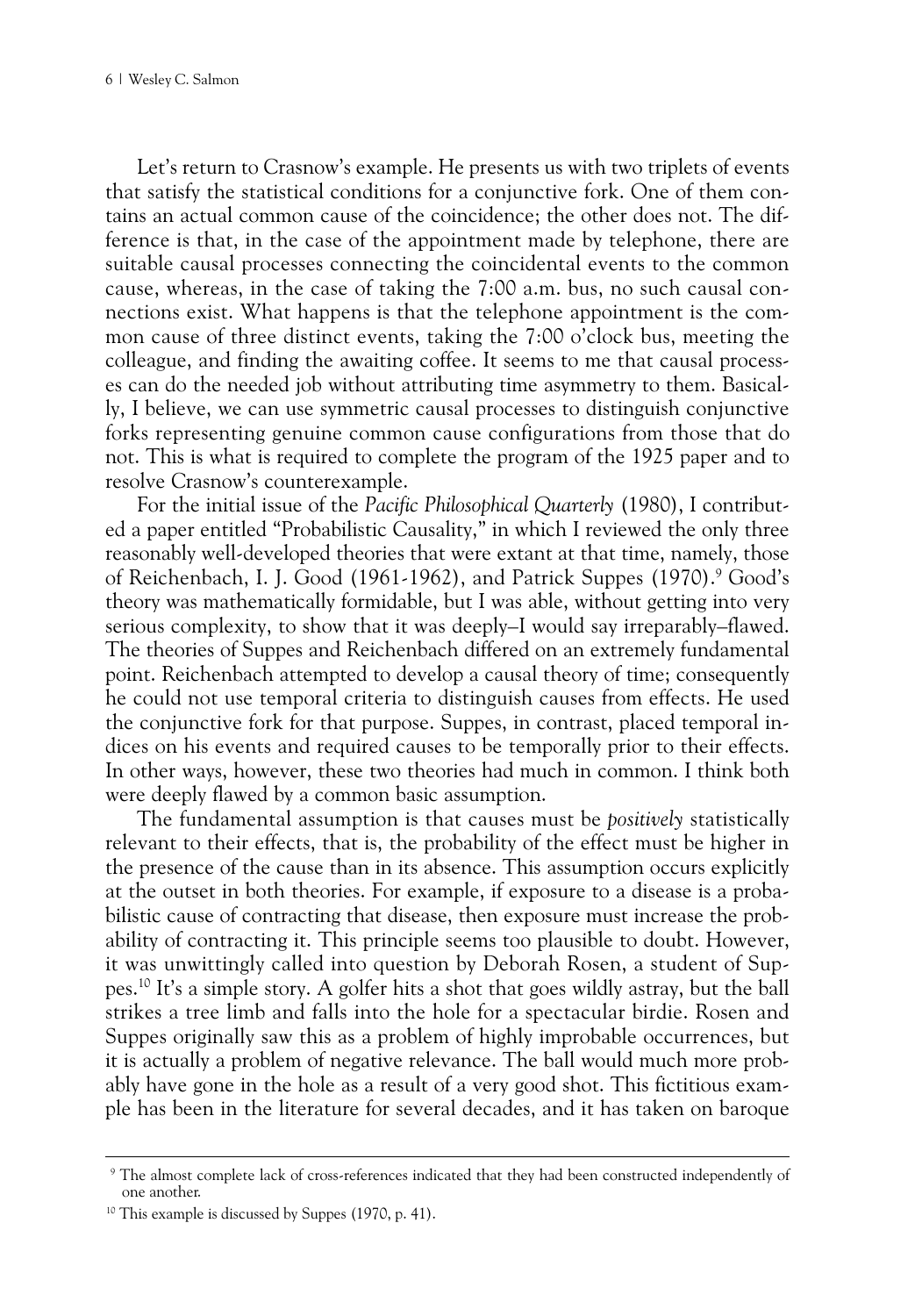elaborations in the writings of other authors (especially Good).<sup>11</sup> Not long ago, I heard of an actual case. A golfer made a hole-in-one when his ball bounced off of the putter of a player who was still on the green.

Various exotic examples of putative negative relevance were given in the literature, but it eventually occurred to me that the problem is altogether commonplace. We often speak of someone doing something 'the hard way.' In the game of craps, the shooter who wins is much more likely to do it by throwing 7 or 11 on the first roll than by rolling 4 and making that point. And to make the point by getting double 2, rather than 3 and 1, is again making it 'the hard way.' The fact is that, in many of life's situations, we have more than one way to try to accomplish a goal. One way will have a greater probability of reaching that goal; others have smaller probabilities. Nevertheless, sometimes a less probable alternative yields success. To my mind, the obvious way to deal with all such examples is by requiring that causal processes connect the events in suitable ways. That's the approach I applied to Crasnow's example a few minutes ago.

In order to work out a general theory of causation, it's necessary to analyze more precisely and systematically certain basic causal concepts. To this end, I shall *temporarily* refrain from using the terms "cause" and "effect." I want to begin instead with the concept of *process.* In the most basic sense, a process is something that transpires over a period of time. A material object in motion is a process; so is the propagation of a sound wave or a pulse of light. A moving shadow is a process, so is the image of a golf ball on a TV screen. A material object at rest is a process.12 Roughly, a process is something that is represented in a spacetime diagram as a line; an event, in contrast, is represented by a point.13 The essential task is to distinguish pseudo-processes from genuine causal processes. Reichenbach employed the mark method to accomplish this aim. *A process is causal if and only if it has the capacity to transmit a mark.* Thus, a pulse of light emitted from a beacon can, as we have seen, transmit a mark. The moving spot of light it casts upon the clouds is not able to transmit a mark; it is a pseudo-process. A car traveling along a road on a sunny day is a causal process; its shadow is a pseudo-process. If the shadow encounters a utility pole, its shape will be momentarily modified, but it will return to its former shape as if nothing had happened as soon as it passes the post. If the car encounters the pole, it will receive marks that will endure well after it moves beyond the pole or is towed away. Until the early 1990s, I adopted satisfaction of the mark criterion as the basic distinction between causal processes and pseudo-processes.

Marking a process requires a *causal interaction*; this concept needs to be defined. It is based on the geometrical notion of an intersection of *worldlines* of processes (causal or pseudo) in four dimensional spacetime. We can say that *an* 

<sup>&</sup>lt;sup>11</sup> Philosophers have offered various analyses of such examples to show how positive relevance could be restored, but I think they all fail. See Salmon (1984, chap. 7) for details.

<sup>&</sup>lt;sup>12</sup> An object at rest in one frame of reference will be moving with respect to other reference frames.

<sup>&</sup>lt;sup>13</sup> The idea of process that I am introducing at this point bears a close resemblance to Russell's causal lines.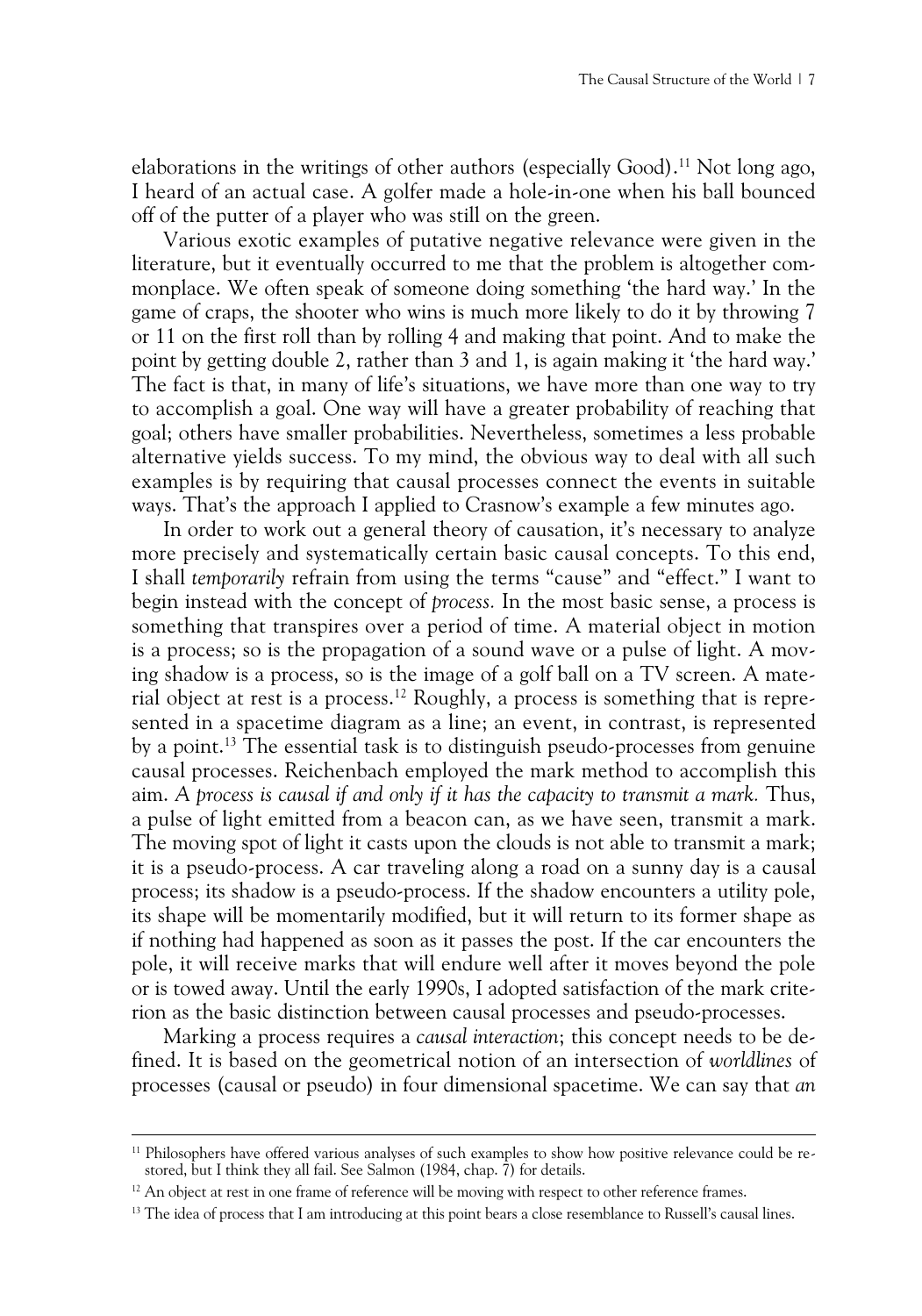*intersection of two processes is a causal interaction if and only if each process undergoes a change in the locus of intersection which persists beyond the intersection.* Consider two airplanes flying at different altitudes on a sunny day. Suppose that their paths cross. The shadows of the planes will intersect, and in the intersection their shapes will be modified. When the shadows emerge from the superposition they will continue as if nothing had happened. This is not a causal interaction. If, however, the planes were at the same altitude and collided, lasting changes occur (as the recent incident with China reminds us). Such a collision is, of course, a causal interaction.<sup>14</sup>

A third concept is also needed. Reichenbach has written about mark transmission; the concept of *transmission* requires clarification. Somewhat surprisingly, perhaps, this project takes us back about 2500 years to Zeno of Elea and his paradox of the arrow. It seems that Zeno claimed that an arrow, at any moment in its flight, is where it is, occupying a space equal to its size. Since it can't be where it is not, it has no space to move. Moreover, since the moment has no parts, the arrow has no time to move. Therefore, the arrow is always at rest and never moves.15 Our first temptation might be to invoke the derivative in the infinitesimal calculus, and the resulting well-defined concept of instantaneous velocity. On that basis we could distinguish being at rest at a moment from being in motion at a moment. Russell ([1903]1943) points out, however, that the derivative at a moment is defined in terms of the limit of a sequence of finite motions during finite time intervals–precisely what Zeno claimed to be impossible. This answer thus turns out to beg the question. In its place, Russell articulates the "at-at" theory of motion. Motion of a body consists simply in being *at* certain places *at* corresponding times. The arrow moves from its starting point to the midpoint of its trajectory by being at the intervening points of space at the corresponding moments of time.16 The question of how it gets from one point to the next is not well posed, since in a continuum there is no next point.

It seems to me that Russell's strategy can be applied to mark transmission. A mark is said to be transmitted by a process by virtue of the fact that it is *at* the appropriate points of the process *at* the appropriate stages of the process without any interactions after the initial interaction that created the mark. For example, the red filter in the beam of light imposes a mark, and no further marking interactions are required to sustain the mark. In contrast, if we mark the moving spot on the wall at one place, it will not remain red as it moves along unless further marking interactions occur.<sup>17</sup>

<sup>&</sup>lt;sup>14</sup> The word "causal" is redundant; all interactions are causal. Those intersections that fail to qualify as causal are simply intersections.

<sup>&</sup>lt;sup>15</sup> I say that he seems to have claimed because we must rely on secondary sources. No texts of Zeno have survived.

<sup>&</sup>lt;sup>16</sup> My reference to the arrow being at a point can be construed in terms of the location of its center of mass.

<sup>17</sup> In conversation in the early 1980s, Nancy Cartwright posed a counterexample that required a counterfactual qualification that I found distressing; see (Salmon, 1984, pp. 148-149) for the example and my response to it.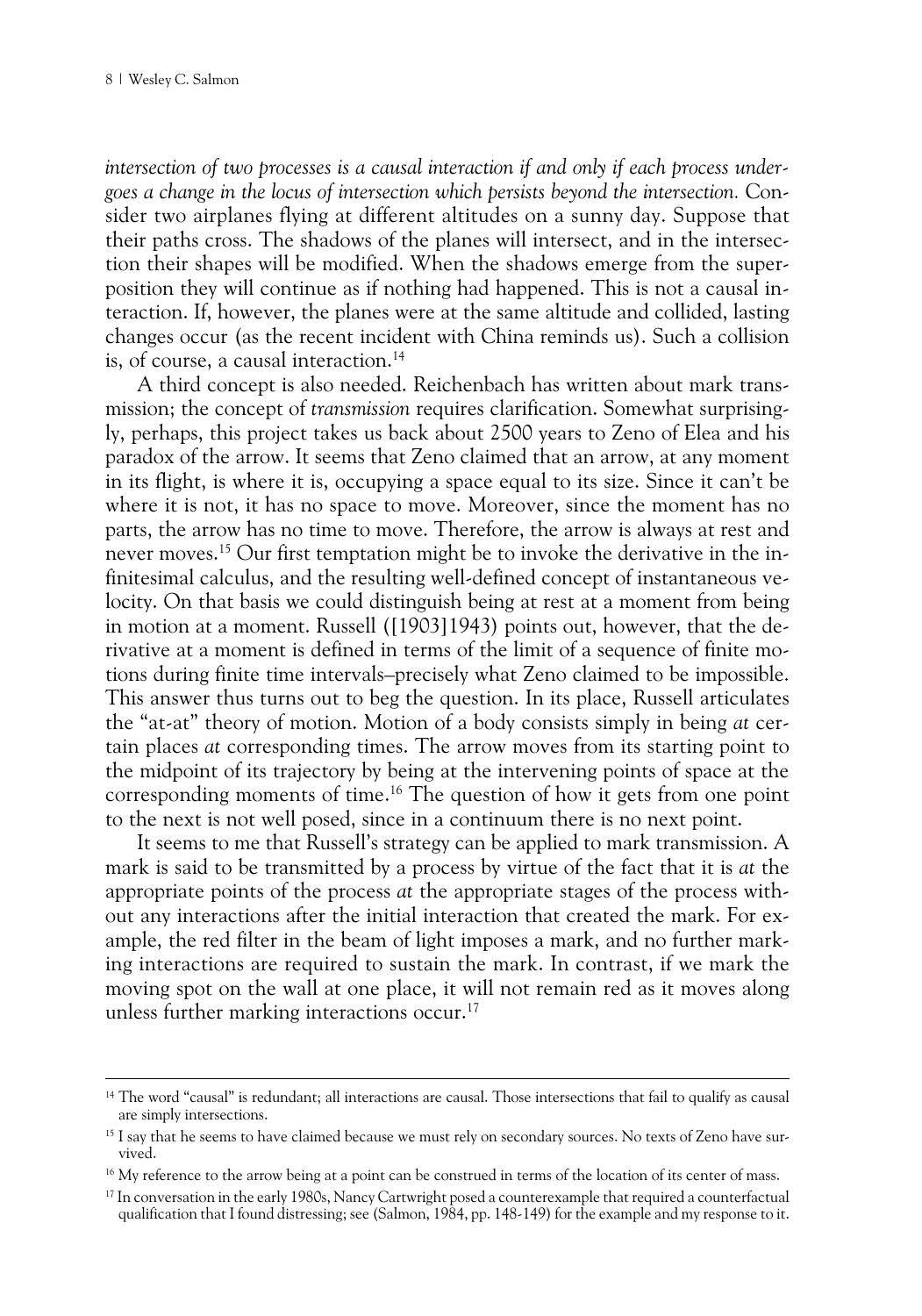Very early in the 1990s, a young Australian philosopher, Phil Dowe, published a critique of my process theory of causation. Among other things, he criticized the use of the mark method for identifying causal processes, and he proposed instead that we characterize causal processes in terms of the possession of conserved quantities, for example, linear momentum or electric charge. This modification had several advantages. First, Reichenbach's characterization of causal processes in terms of marks invoked the *capacity* to transmit a mark. This involves the counterfactual claim that many processes are causal even if they are not actually transmitting marks. Dowe's formulation referred to the actual possession of conserved quantities. Second, it avoided another counterfactual I had adopted in order to evade a counterexample posed by Nancy Cartwright. Third, it greatly strengthened the concept of causal interaction. For all of these reasons, I eagerly adopted Dowe's CQ theory (aside from a few quibbles). One major difference remains. I insist that we need the concept of *causal transmission,* whereas Dowe maintains that *possession* of conserved quantities is sufficient. I shall maintain that this difference involves a huge philosophical issue, but before doing so, I want to present systematically the version of the CQ theory that I now hold.

The most basic concept is *causal interaction.* It is fundamental because it can be introduced without using any other causal concept. A causal interaction is an intersection of processes (causal or pseudo) in which at least one conserved quantity is exchanged. That means simply that the incoming process or processes possess different amounts of some conserved quantity. When a moving billiard ball collides with one at rest, linear momentum is exchanged; while at rest, the ball's momentum is zero. In the collision, some or all of the momentum of the moving ball is transferred to the ball that was at rest before the collision. Please note that the concept of a spacetime *intersection* is purely geometric. So also is the concept of a process prior to distinguishing causal from pseudo. Change is also a noncausal notion.18

Causal interactions come in three basic patterns. First, in the collision of the two billiard balls, we have two incoming processes and two outgoing processes. This illustrates an X-type interaction. Since this interaction is time-symmetric, designation of a pair of processes as 'incoming' is arbitrary. Another sort of interaction occurs when one process splits in two; for example, when an amoeba splits by fission into two daughter organisms, or when a hen lays an egg. The spacetime diagrams of such examples suggest calling them Y-type interactions. In a temporal mirror image, we have cases in which two processes merge into a single process. A snake ingesting a mouse is an example. The spacetime diagram in this case suggests calling them Y-type interactions. Inasmuch as the mark method seems unable to deal with these latter two types of interactions, I

<sup>&</sup>lt;sup>18</sup> Pseudo-processes cannot interact because they have no conserved quantities to transfer. Causal processes can intersect without interacting. Light rays, for example, interfere when they intersect, but when they leave the locus of intersection, they continue as if nothing had happened. Their energy, momentum, etc. are no different after the intersection than before.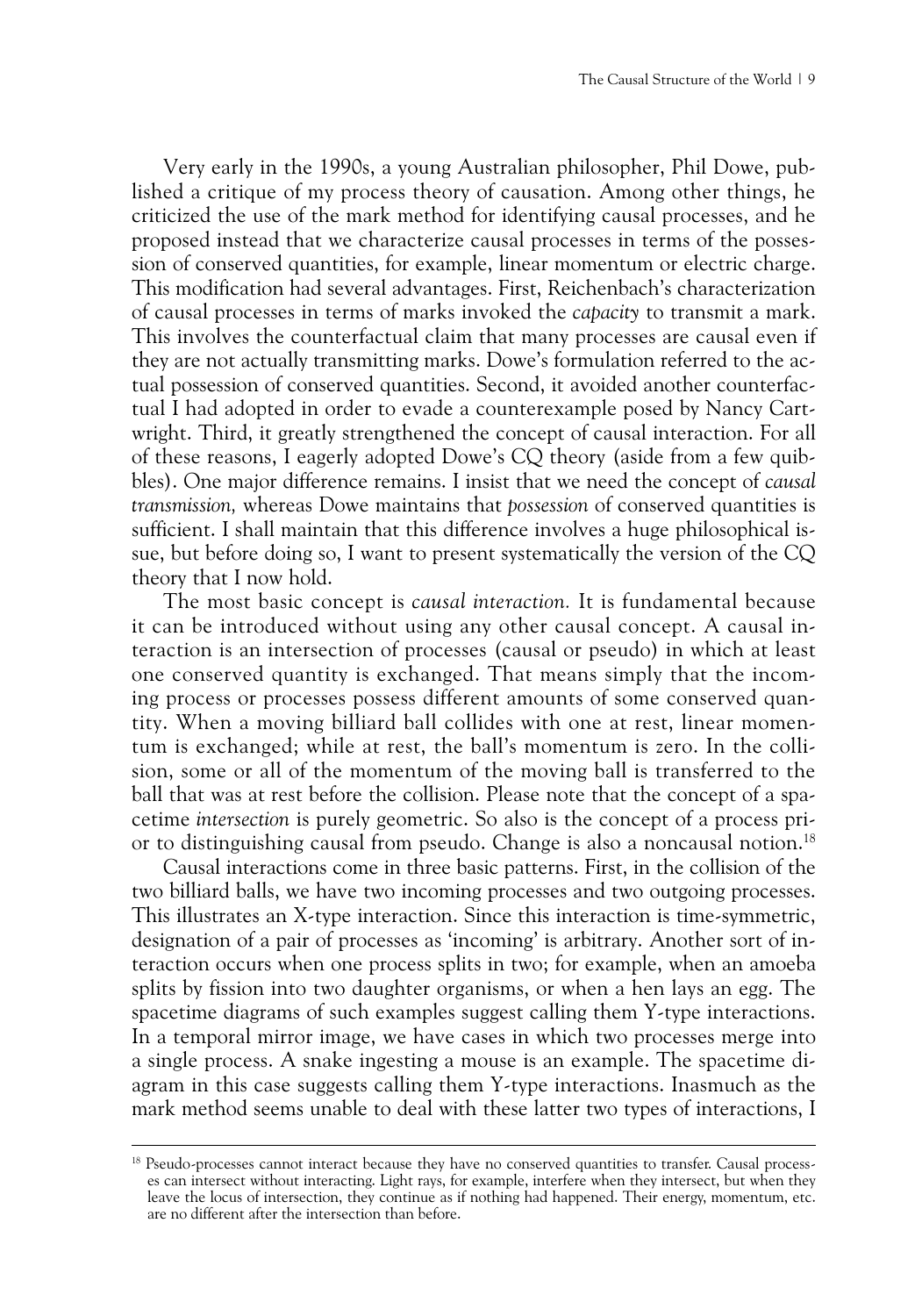consider it a distinct advantage of the conserved-quantity approach to be able to handle them straightforwardly.

The concept of causal interaction can be used to define the notion of *causal transmission. A process (causal or pseudo) transmits a conserved quantity between points* P *and* Q *if and only if it possesses the same amount of that quantity at every point between* P *and* Q *without any interactions between those two points.* This expresses the basic idea of the "at-at" theory of causal transmission. The conserved quantity is *at* the appropriate place *at* the appropriate stage in the process.19 The only causal concept used in this definition is causal interaction.

The concept of transmission enables us to distinguish causal processes from pseudo processes quite simply. *A process is causal if and only if it transmits a conserved quantity.* Although Reichenbach used such terms as "interaction" and "transmission," he never, to the best of my knowledge, provided explicit explications of these concepts. Moreover, from what has already been said, we see that the conserved quantity approach has distinct advantages over the mark method.

I should like to mention three significant philosophical morals that can, I believe, be drawn from this discussion. First, and most significant to my mind, is an answer to David Hume's decisive critique of causation.<sup>20</sup> At this point, I will bring back the terms "cause" and "effect" that I temporarily banished. Recall that Hume, in his examination of cause-effect relations, finds only three features: spatiotemporal contiguity, temporal priority, and constant conjunction. He fails to find any 'secret power' in the cause to produce the effect, or any 'necessary connection' between the cause and the effect. Causation is in the human imagination, not in the physical world. It is a matter of 'habit' and 'custom,' rather similar to Pavlov's famous conditioning of his dogs. After seeing a certain type of event followed regularly by another type, we come to expect one of the second type whenever we observe an event of the first type. To put the matter quite simply, the "connection" Hume sought unsuccessfully is a causal process, the kind of entity that propagates causal influence from one region of spacetime to another. Suppose, for example, that a child hits a pitched baseball that breaks a window in a neighboring house. According to the theory I am proposing, the bat and ball are two separate causal processes that exchange momentum in an interaction, the ball is a causal process that transmits momentum from the collision with the bat, and the ball subsequently interacts with another causal process–the window–which shatters. The causal processes we find in the world provide the connections Hume sought but, as Reichenbach showed, these need not be Humean '*necessary* connections.'

<sup>&</sup>lt;sup>19</sup> David Fair's 1979 theory of causation as the flow of energy fails to distinguish merely having energy from the transmission of energy.

<sup>&</sup>lt;sup>20</sup> Reichenbach took Hume's problem of induction very seriously, and made a valiant attempt to solve it. I'm not aware that he took Hume's critique of causation as a serious problem. Dowe, also, seems to have little concern with Hume's problem of causation.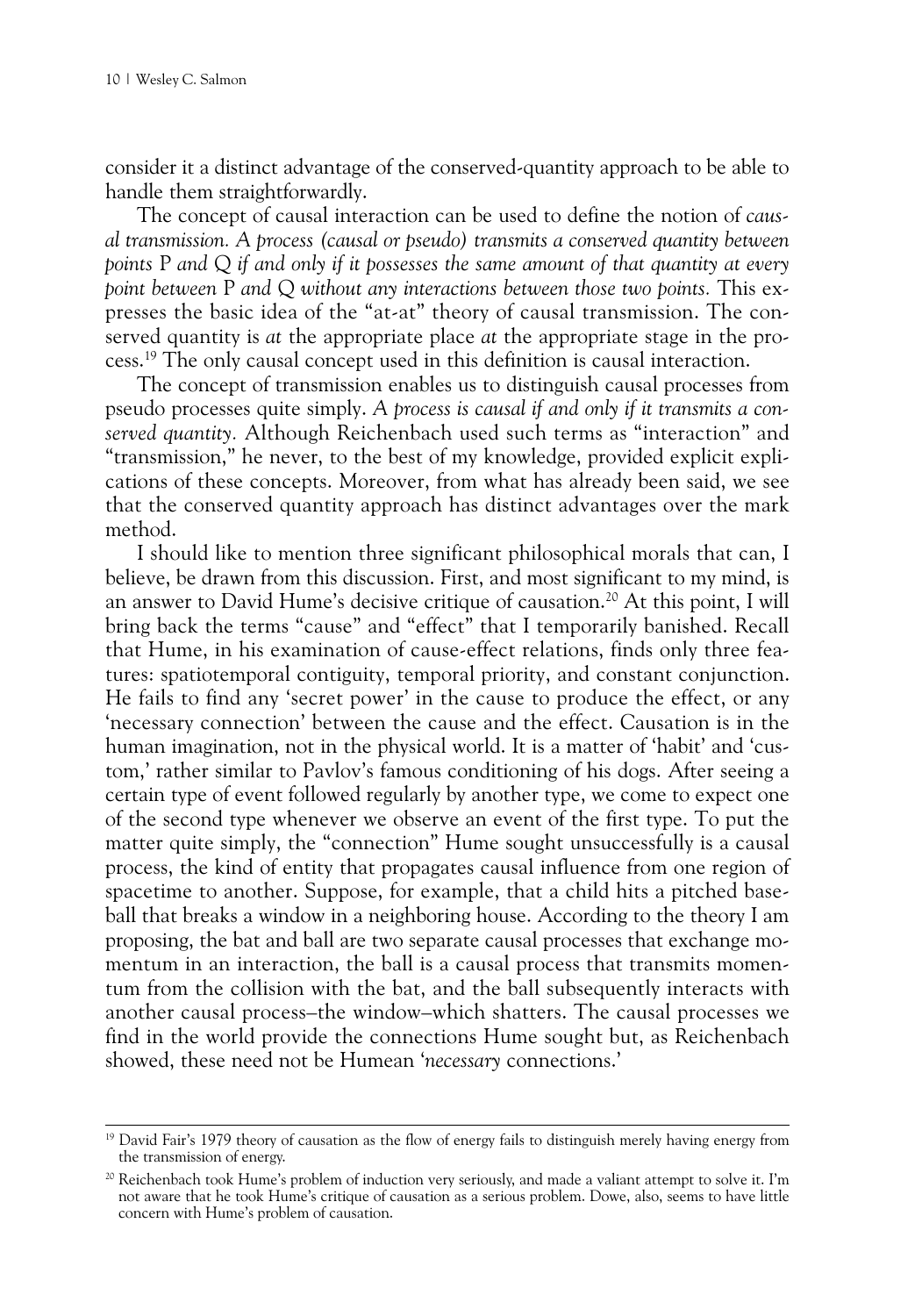Second, we have found two distinct aspects of causal structures. In the first place, we discussed conjunctive forks and causal *betweenness* relations, which are defined strictly in terms of probabilistic relations. In the second place, we dealt with such physical entities as causal processes and causal interactions. Although processes and interactions may be indeterministic–I think they sometimes are–they are not defined probabilistically. In a famous paper, "Causal Relations," Donald Davidson argued, against so-called regularity views, that relations between singular causes and effects cannot be identified with sentential connectives such as "if," "only if," or "unless." I think he was right about this matter, and I would extend his conclusion to probabilistic relations as well. Reichenbach's *probability implication* is strongly related to the material conditional. Although my view goes against current trends, I believe that there is no such thing as probabilistic causality in the strict sense, because the probability relations require supplementation by such physical entities as processes and interactions. Reichenbach evidently regarded probabilistic structures and physical structures as distinct ways of approaching probabilistic causality. I believe that they need to be combined to yield a satisfactory concept of causality. I'd call it "physical (indeterministic) causality" rather than "probabilistic causality." Although I disagree on some details, I consider Phil Dowe's *Physical Causation* (2000) the best exposition of physical causality currently available.

Third, within the past year, I've come to believe that the "cause-effect" terminology is heavily context-dependent–involving human background knowledge, interests, and purposes–but that there is an underlying causal structure involving causal processes and interactions, which is thoroughly objective. In his classic work, *The Cement of the Universe* (1974), J. L. Mackie sought a concept of causality that is entirely "in the objects," in contrast to Hume's, which is "in the imagination." I think he failed because he did not go deep enough. My approach is to define the *complete causal structure* of a spacetime region as the complete set of all causal processes and interactions in that region, along with the conserved quantities they transmit and exchange. It must also include those processes that enter and leave the region, and the conserved quantities they transmit. This structure would include, for example, the collisions of the baseball with molecules in the air as it travels from the bat to the window. These were omitted in my presentation of that example because they were irrelevant to the point I was making. This is a contextual consideration. If, however, we were concerned with the curve ball thrown by the pitcher, these collisions with air molecules would have played an essential role in the discussion.

One prominent way in which contextual considerations enter is in the choice of processes and interactions we take as elementary. For example, to a traffic engineer, a moving–or, in LA a nonmoving–car may be treated as a single process. To an automotive engineer, who is concerned with the way automobiles work, an auto is an extremely complex combination of processes and interactions. Only rarely, if ever, do we seek to represent the complete causal structure in full detail. The parts we want to examine are determined by our in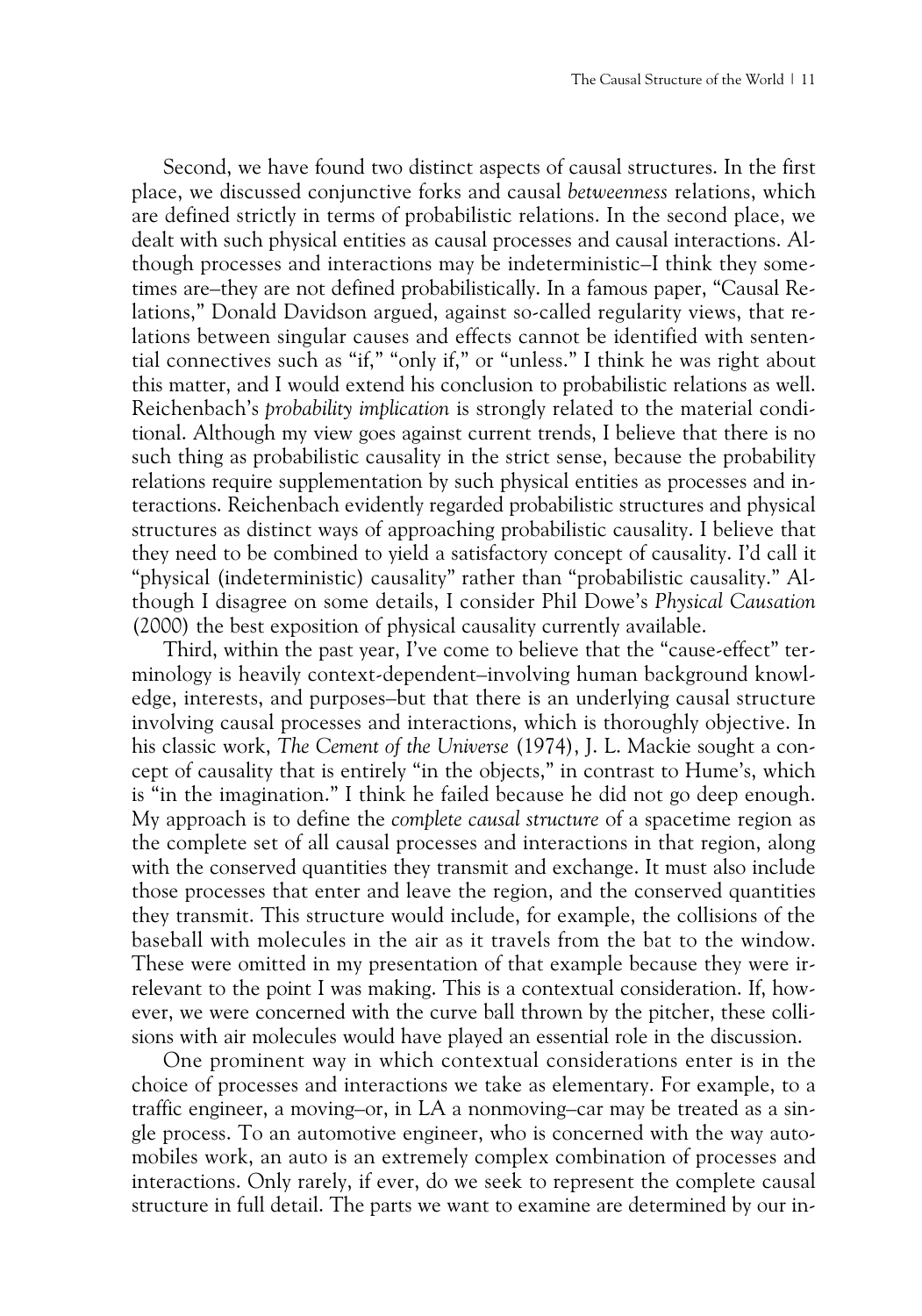terests. However, given a context generated by human knowledge and goals, the relevant cause-effect relations are fully objective.

In concluding this paper, I must issue a couple of caveats. First, in no sense am I attempting a conceptual analysis that would be valid in all possible worlds. I am trying to find the facts of nature that constitute causal relations. I don't even believe that this analysis applies to all domains of our world. In the realm of quantum mechanics, Reichenbach wrote of "causal anomalies," which certainly would not be captured in the framework I'm presenting. Let me mention parenthetically an interesting incident. In 1979, Bernard d'Espagnat published an article in *Scientific American* on problems connected with perplexing quantum correlations. He laid heavy emphasis on the way we use the common cause principle in macroscopic domains, showing how this principle breaks down in quantum mechanics. Although my knowledge of the literature of quantum mechanics was quite restricted, I had never come across explicit reference to the common cause principle. At about that time, Bas van Fraassen and I were engaged in discussions of common causes. I remarked on d'Espagnat's article, and Bas informed me that he had been talking with d'Espagnat shortly before he wrote the *Scientific American* article. I think this incident illustrates to degree to which Reichenbach's book, *The Direction of Time,* had been largely overlooked. I believe it still deserves much more attention than it has received.

Finally, although my tone in this talk has been rather reductionistic, I do not hold a reductionist point of view. It is quite possible that other kinds of causation are present in such areas as psychology and sociology, where human intentions and interrelations are involved. Physical causation must apply at the basic level of perception and communication, but there may be more. I would not commit myself to a reductionist–or antireductionist–viewpoint unless I had at least an acceptable solution to the mind-body problem, and that is something I don't have at present, and I doubt that I'll ever find one in my lifetime.

I very much hope that the story I have told supports my initial claim about Reichenbach's work on causality. His work continues to inform current efforts on the part of those who are committed to indeterministic physical causality and the large numbers of people in many different fields of philosophy or science who deal with probabilistic causality.